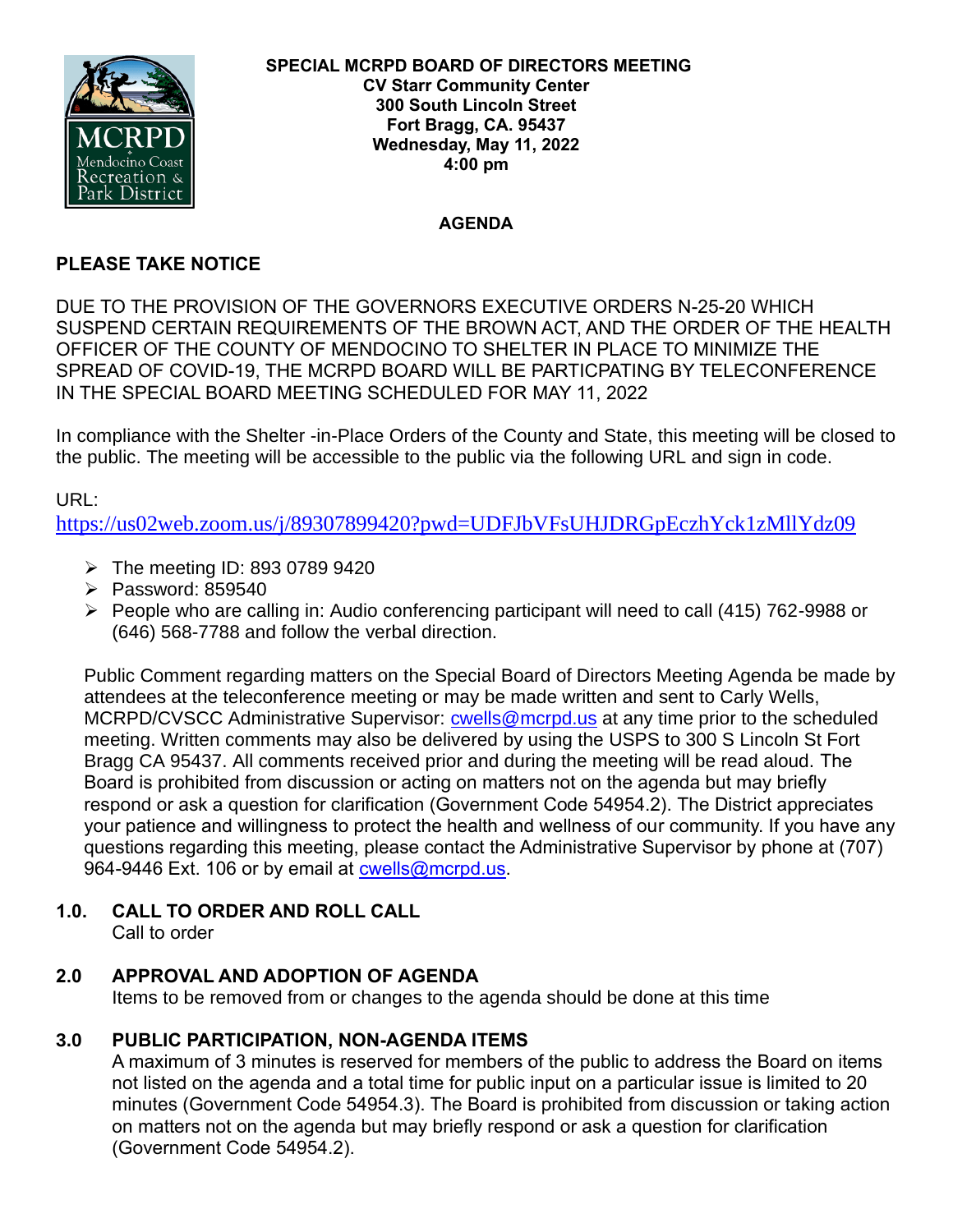#### **4.0 DISCUSSION/ACTION ITEMS**

4.1 CV Starr Community Center FY2022-2023 Proposed Budget

#### **5.0 ADJOURNMENT**

#### **NOTICE TO THE PUBLIC**

All disabled persons requesting disability related modifications for accommodations including auxiliary aids or service may make such a request to ensure full participation in a MCRPD public meeting. Such a request should be made to Moneque Wooden, District Administrator, 300 South Lincoln St., Fort Bragg, CA 95437.

*PLEASE NOTE:* District agendas are posted at least 24 hours in advance of Special Board of Director's meetings at the District Office, C. V. Starr Community Center, 300 South Lincoln Street, Fort Bragg, California and at mendocoastrec.org. District agendas are emailed to individuals upon request at least 24 hours in advance of special meetings.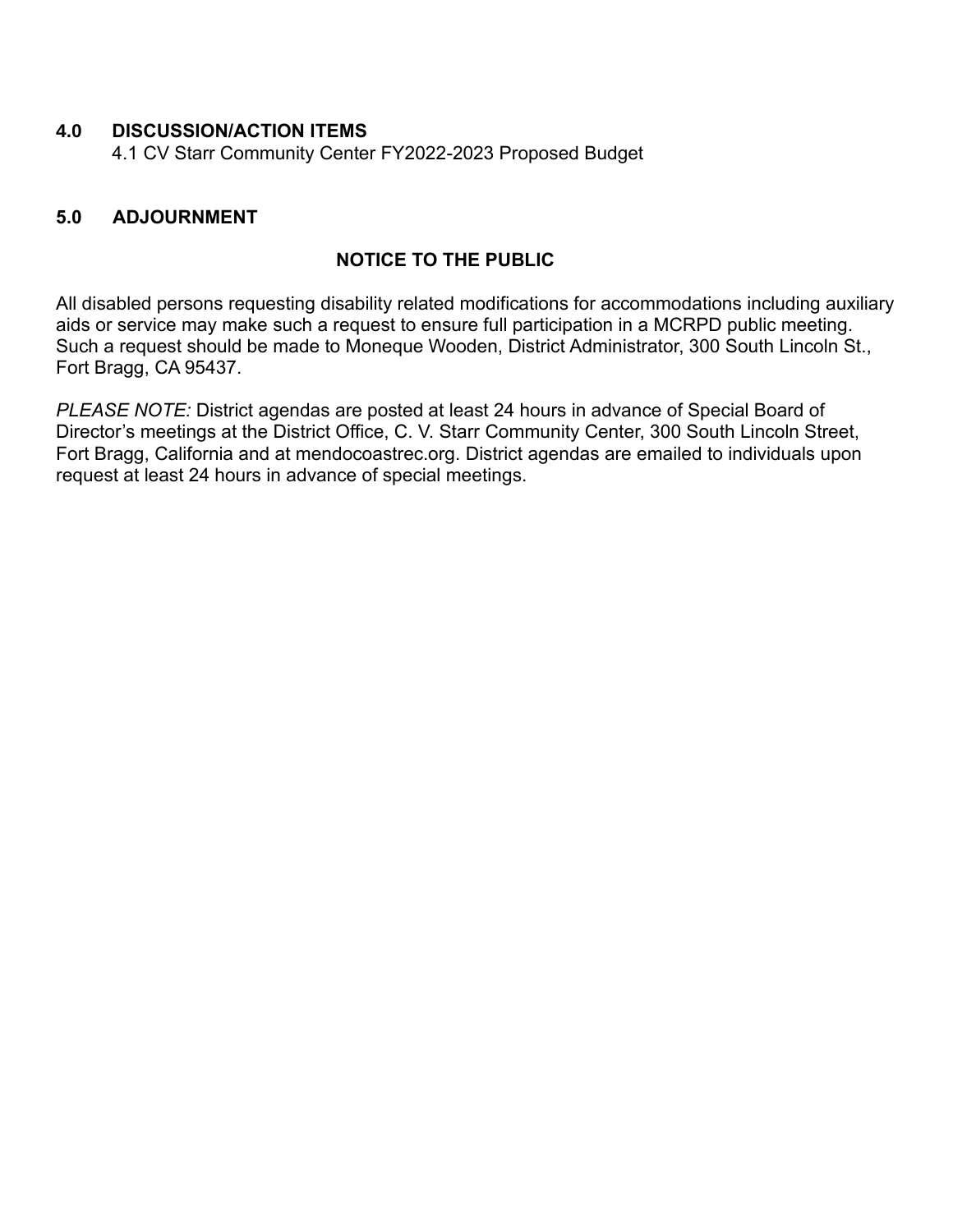#### AGENDA ITEM SUMMARY

#### AGENDA ITEM:

4.1 FY2022-2023 CV Starr Center Proposed Budget

#### PREPARED BY:

Anna-Kristina Rosenquist, Finance Officer

#### ATTACHMENT(S):

1. FY2022-2023 CVSCC Annual Budget Report.

#### EXPLANATION:

The purpose of this discussion, action item is for the MCRPD Board of Directors is to review the Preliminary FY2022-2023 CV Starr Center Budget and provide a recommendation to the City of Fort Bragg, City Council for incorporation into their formal budget review and adoption process.

Moneque Wooden, District Administrator and Anna-Kristina Rosenquist, Finance Officer will both be on hand to present the FY2022-2023 CVSCC Preliminary Budget and answer any questions the MCRPD Board of Directors may have.

FISCAL IMPACT: Refer to the attached CVSCC FY2022-2023 Annual Budget Report.

ALTERNATIVES:

None.

#### RECOMMENDED ACTION:

Staff recommends for the MCRPD Board to approve the FY2022-2023 CV Starr Center Budget as presented.

#### MOTION:

*(This motion language is provided only as sample language for the recommended action. It is the sole determination of the individual members of the board as to whether this language is used.)*

I **move** to approve the FY2022-2023 CV Starr Center Budget as presented.

Motion made by (Board Member): \_\_\_\_\_\_\_\_\_\_\_\_\_\_\_\_\_\_\_\_\_\_\_\_\_\_\_\_\_\_\_\_\_\_\_\_\_\_\_\_\_\_

Second made by (Board Member): **Example 20** and the second made by (Board Member): **Discussion** 

Vote

Carried?

 $\Box$  Yes  $\Box$  No

 $\Box$  Unanimous $\Box$  By majority

| Voted against: |  |
|----------------|--|
| Abstained:     |  |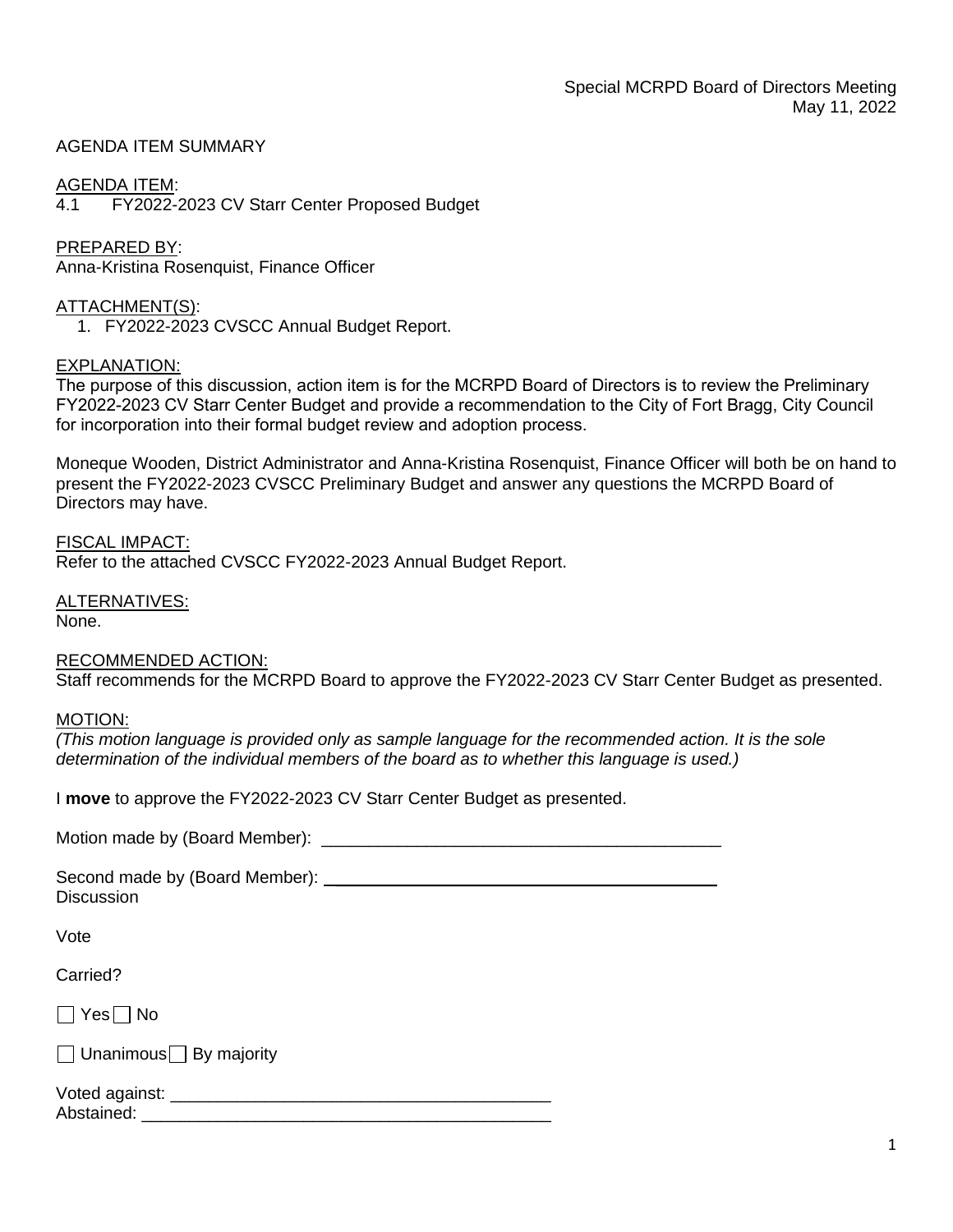# **ANNUAL BUDGET REPORT FY2022-2023**

**May 11, 2022**

## www.mendocoastrec.org 300 S Lincoln Street, Fort Bragg, CA 95437 **C.V. STARR COMMUNITY CENTER**

BU

MAN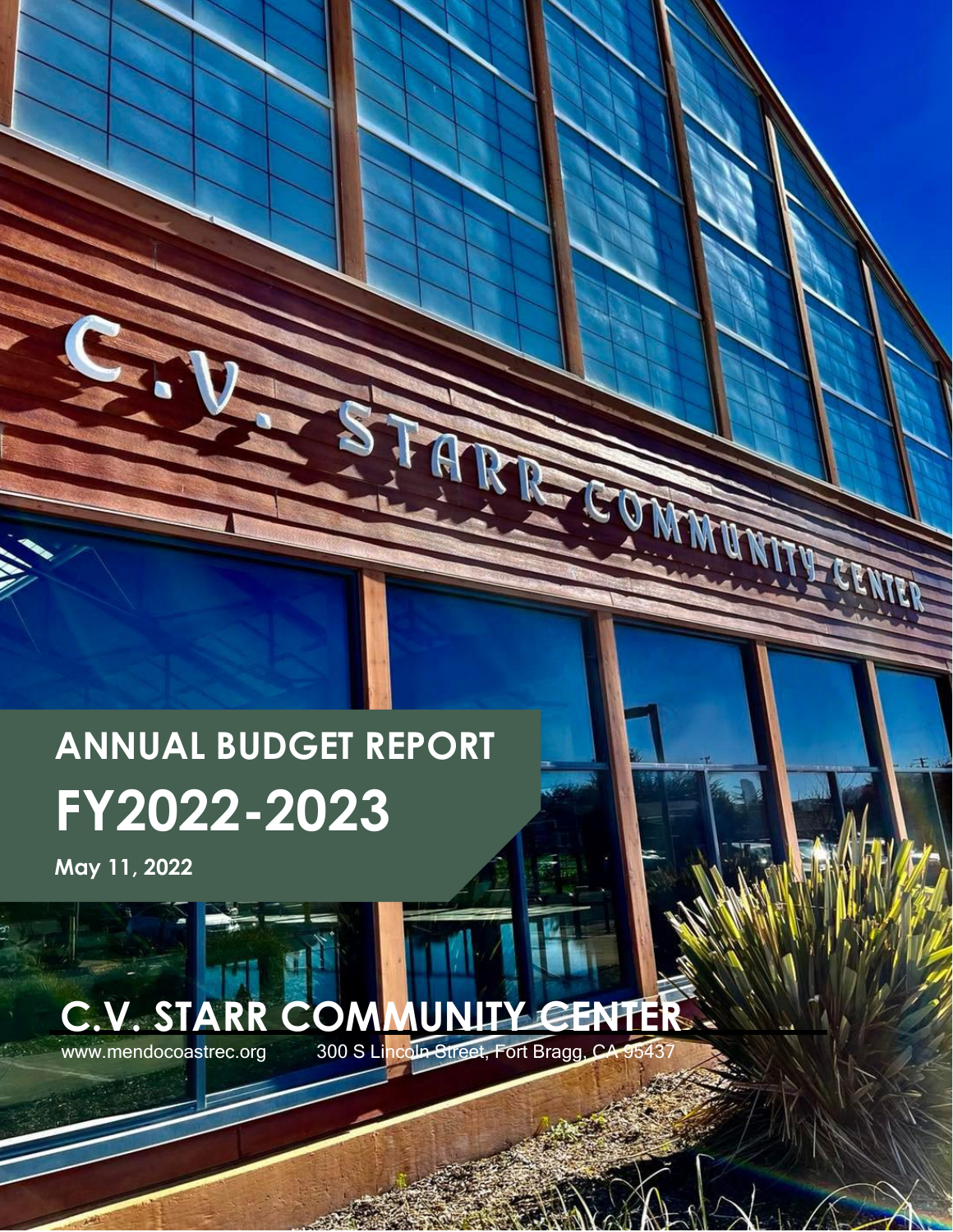The C. V. Starr Community Center (CVSCC) FY2022-2023 Annual Budget Report is prepared for the Fort Bragg City Council and Mendocino Coast Recreation & Park District (MCRPD) Board in accordance with the operating agreement between the two associated entities.

The Center is operating in accordance with the approved FY2021-2022 budget. The proposed FY2022- 2023 annual budget has been developed to provide the most realistic forecast possible, given the information available to staff at the time.



Mendocino Coast Recreation and Park District Board of Directors and Term Expires:

Barbara Burkey, Board Chair – December 2022 Leslie Bates, Board Vice Chair – December 2022 Angela Dominguez, Board Secretary – December 2024 Bob Bushansky, Board Member – December 2022 John Huff, Board Member – December 2024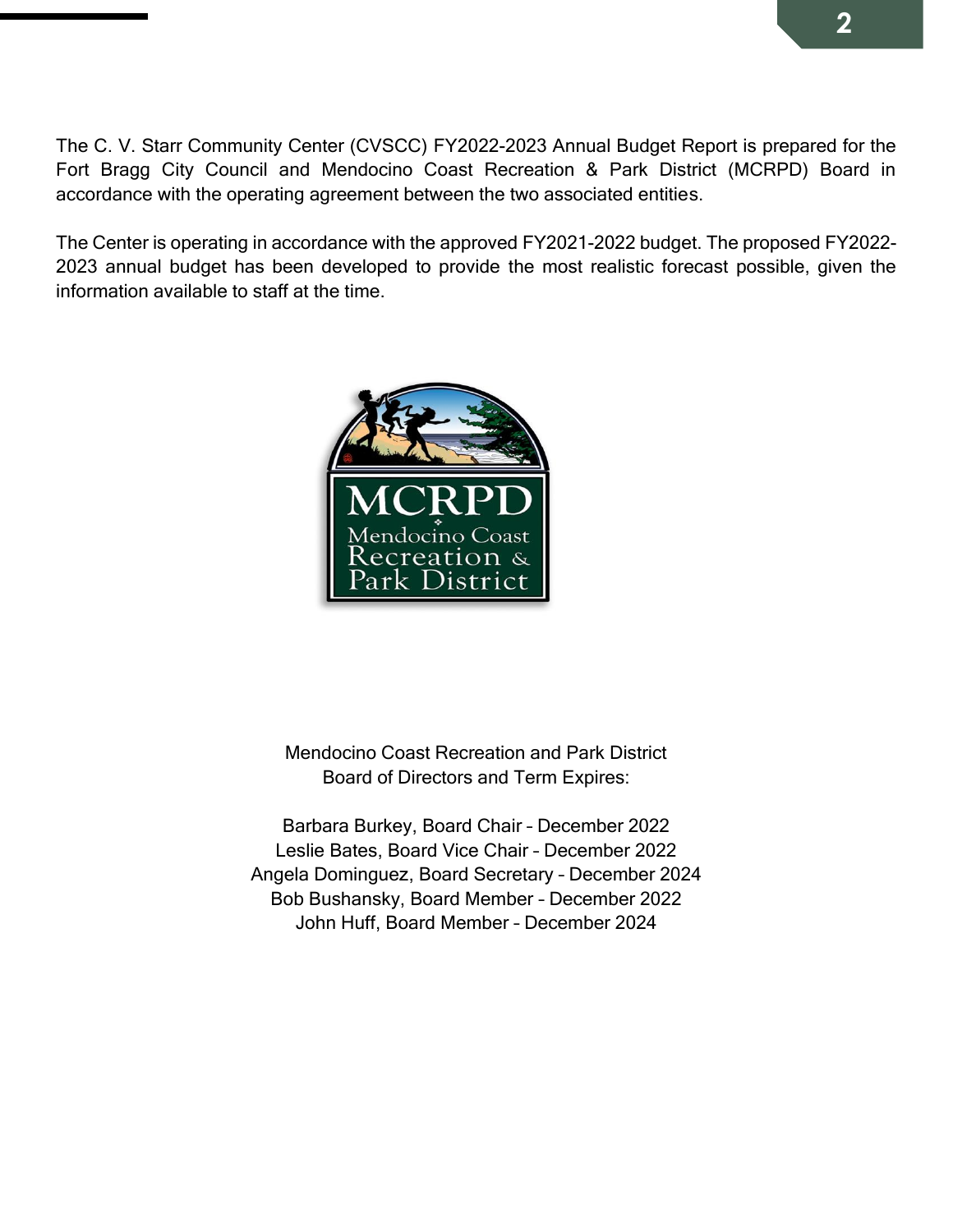## **TABLE OF CONTENTS**

|                                                                                                                                  | -4 |          |
|----------------------------------------------------------------------------------------------------------------------------------|----|----------|
|                                                                                                                                  |    |          |
|                                                                                                                                  |    |          |
|                                                                                                                                  |    | 5        |
|                                                                                                                                  |    |          |
|                                                                                                                                  |    |          |
|                                                                                                                                  |    |          |
|                                                                                                                                  |    |          |
|                                                                                                                                  |    | 6        |
|                                                                                                                                  |    |          |
|                                                                                                                                  |    |          |
|                                                                                                                                  |    |          |
|                                                                                                                                  |    |          |
|                                                                                                                                  |    |          |
|                                                                                                                                  |    |          |
|                                                                                                                                  |    |          |
|                                                                                                                                  |    |          |
|                                                                                                                                  |    |          |
|                                                                                                                                  |    |          |
|                                                                                                                                  |    | $\sim$ 8 |
|                                                                                                                                  |    |          |
|                                                                                                                                  |    | 9        |
|                                                                                                                                  |    |          |
| Reserves<br><u> 1989 - Jan Sarajević, politika i postala i postala i postala i postala i postala i postala i postala i posta</u> |    | 9        |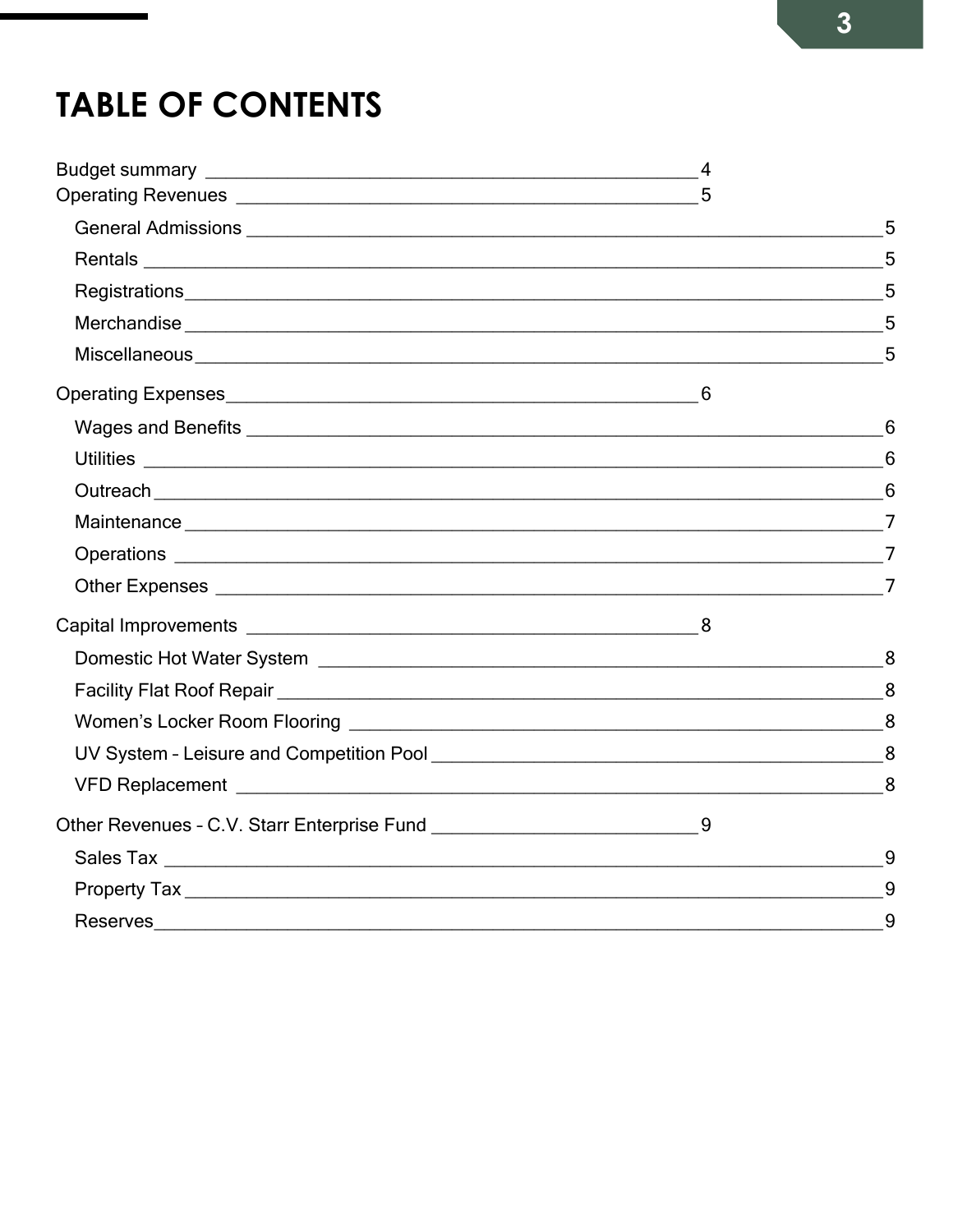## <span id="page-6-0"></span>**BUDGET SUMMARY**

| <b>Description</b>                                             | FY18/19<br><b>Audited</b><br><b>Results</b> | <b>FY19/20</b><br><b>Audited</b><br><b>Results</b> | FY20/21<br><b>Actuals</b> | FY21/22<br><b>Adopted</b><br><b>Budget</b> | FY22/23<br>Proposed<br><b>Budget</b>        | <b>High Level</b><br><b>Projection</b><br>FY23/24 | <b>High Level</b><br><b>Projection</b><br>FY24/25 | <b>High Level</b><br><b>Projection</b><br>FY25/26 | <b>High Level</b><br><b>Projection</b><br>FY26/27 |
|----------------------------------------------------------------|---------------------------------------------|----------------------------------------------------|---------------------------|--------------------------------------------|---------------------------------------------|---------------------------------------------------|---------------------------------------------------|---------------------------------------------------|---------------------------------------------------|
| <b>Operating Revenue</b>                                       |                                             |                                                    |                           |                                            |                                             |                                                   |                                                   |                                                   |                                                   |
| General Admission \$                                           | 571,718                                     | 391,013<br>\$                                      | \$<br>$(426)$ \$          | 310,685                                    | 450,493<br>\$                               | 540,591<br>\$                                     | 567,621<br>\$                                     | 590,326<br>\$                                     | 608,036<br>\$                                     |
| Rentals                                                        | 50,241                                      | 34,966                                             | (125)                     | 34,787                                     | 50,441                                      | 53,972                                            | 56,670                                            | 58,937                                            | 60,705                                            |
| Registration                                                   | 74,977                                      | 33,443                                             | (156)                     | 45,514                                     | 65,995                                      | 70,615                                            | 74,146                                            | 77,112                                            | 79,425                                            |
| Merchandise                                                    | 7,726<br>6,745                              | 4,057                                              | 591                       | 6,130                                      | 8,889                                       | 9,511                                             | 9,987                                             | 10,386                                            | 10,698                                            |
| <b>Miscellaneous</b><br><b>Total Operating Revenue</b>         | 711,407                                     | 2,239<br>465,718                                   | (116)                     | 2,113<br>399,229                           | 3,064<br>578,882                            | 3,676<br>678,366                                  | 3,860<br>712,284                                  | 4,015<br>740,775                                  | 4,135<br>762,999                                  |
|                                                                |                                             |                                                    |                           |                                            |                                             |                                                   |                                                   |                                                   |                                                   |
| <b>Operating Expense</b>                                       |                                             |                                                    |                           |                                            |                                             |                                                   |                                                   |                                                   |                                                   |
| <b>Wages and Benefits</b><br><b>Utilities</b>                  | 995,222<br>274,452                          | 858,921<br>183,177                                 | 251,264<br>76,967         | 952,732<br>350,044                         | 1,181,014<br>373,100                        | 1,228,255<br>384,293                              | 1,277,385<br>391,979                              | 1,328,481<br>399,818                              | 1,381,620<br>407,815                              |
| Outreach                                                       | 32,643                                      | 12,218                                             |                           | 17,200                                     | 22,200                                      | 22,866                                            | 23,552                                            | 24,259                                            | 24,986                                            |
| Maintenance                                                    | 145,095                                     | 89,219                                             | 34,650                    | 161,994                                    | 191,424                                     | 197,167                                           | 203,082                                           | 209,174                                           | 215,449                                           |
| Operations                                                     | 191,503                                     | 232,543                                            | 132,467                   | 203,625                                    | 249,559                                     | 257,046                                           | 264,757                                           | 272,700                                           | 280,881                                           |
| <b>Other Expenses</b>                                          | 29,265                                      | 24,856                                             | 10,000                    | 15,350                                     | 15,811                                      | 16,285                                            | 16,774                                            | 17,277                                            | 17,795                                            |
| <b>Total Operating Expense</b>                                 | 1,668,180                                   | 1,400,933                                          | 505,348                   | 1,700,945                                  | 2,033,108                                   | 2,105,912                                         | 2,177,529                                         | 2,251,709                                         | 2,328,546                                         |
| <b>Total Expenses</b>                                          | 1,668,180                                   | 1,400,933                                          | 505,348                   | 1,700,945                                  | 2,033,108                                   | 2,105,912                                         | 2,177,529                                         | 2,251,709                                         | 2,328,546                                         |
| Net Revenue (Expense)<br><b>Enterprise Fund Allocation for</b> | (956, 773)                                  | (935, 215)                                         | (505, 464)                | (1,301,717)                                | (1,454,227)                                 | (1,427,546)                                       | (1,465,245)                                       | (1,510,933)                                       | (1, 565, 548)                                     |
| Operations                                                     | 956,773                                     | 935,215                                            | 505,464                   | 1,301,717                                  | 1,454,227                                   | 1,427,546                                         | 1,465,245                                         | 1,510,933                                         | 1,565,548                                         |
| Net Operating Income                                           | - \$<br><b>Contract</b>                     | \$<br>$\overline{\phantom{a}}$                     | \$<br>$\sim$              | \$<br>$\sim$                               | \$<br>$\overline{\phantom{a}}$              | \$<br>$\sim 10^{-1}$                              | \$                                                | \$                                                | \$                                                |
| Capital Improvements                                           |                                             |                                                    |                           |                                            |                                             |                                                   |                                                   |                                                   |                                                   |
| Capital Improvements                                           |                                             |                                                    |                           |                                            |                                             |                                                   |                                                   |                                                   |                                                   |
|                                                                |                                             |                                                    |                           |                                            |                                             |                                                   |                                                   |                                                   |                                                   |
| <b>Enterprise Capital Projects</b>                             | 29,521<br>(29, 521)                         | 338,724<br>(338, 724)                              | 36,009<br>(36,009)        | 212,875<br>(212, 875)                      | 458,200<br>(458,200)                        | 405,800<br>(405, 800)                             | 408,000<br>(408,000)                              | 410,000<br>(410,000)                              | 157,840<br>(157, 840)                             |
|                                                                |                                             |                                                    |                           |                                            |                                             |                                                   |                                                   |                                                   |                                                   |
| <b>Total Capital Improvements</b>                              | 29,521                                      | 338,724                                            | 36,009                    | 212,875                                    | 458,200                                     | 405,800                                           | 408,000                                           | 410,000                                           | 157,840                                           |
| <b>Enterprise Fund</b>                                         |                                             |                                                    |                           |                                            |                                             |                                                   |                                                   |                                                   |                                                   |
|                                                                | FY18/19<br><b>Audited</b><br><b>Results</b> | <b>FY19/20</b><br><b>Audited</b><br><b>Results</b> | FY20/21<br><b>Actuals</b> | FY21/22<br><b>Adopted</b><br><b>Budget</b> | FY22/23<br><b>Proposed</b><br><b>Budget</b> | <b>High Level</b><br><b>Projection</b><br>FY23/24 | <b>High Level</b><br><b>Projection</b><br>FY24/25 | <b>High Level</b><br><b>Projection</b><br>FY25/26 | <b>High Level</b><br><b>Projection</b><br>FY26/27 |
| Beginning Unrestricted Net Position \$                         | 874,690                                     | \$702,390                                          | \$ 306,884                | \$1,139,627                                | \$1,499,070                                 | \$1,126,268                                       | 847,843<br>\$                                     | 544,969<br>\$                                     | \$<br>210,010                                     |
| <b>Operating Revenue</b>                                       | 711,205                                     | 465,718                                            | (116)                     | 399,229                                    | 578,882                                     | 678,366                                           | 712,284                                           | 740,775                                           | 762,999                                           |
| <b>Sales Tax Revenue</b>                                       | 878,737                                     | 944,770                                            | 1,099,510                 | 1,001,874                                  | 1,257,000                                   | 1,269,570                                         | 1,282,266                                         | 1,295,088                                         | 1,308,039                                         |
| <b>Property Tax Revenue</b><br><b>Non-Operating Revenue</b>    | 249,499                                     | 236,185                                            | 262,787<br>11,919         | 260,000<br>10,000                          | 272,625<br>10,000                           | 275,351<br>10,000                                 | 278,105<br>10,000                                 | 280,886<br>10,000                                 | 283,695<br>10,000                                 |
| CA COVID-19 Funding Revenue                                    | 18,024                                      | 15,227                                             |                           | 602,160                                    |                                             |                                                   |                                                   |                                                   |                                                   |
| <b>Operating Expense</b>                                       | (1,993,643)                                 | (1,718,682)                                        | (505, 348)                | (1,700,945)                                | (2,033,108)                                 | (2, 105, 912)                                     | (2, 177, 529)                                     | (2,251,709)                                       | (2,328,546)                                       |
| <b>Non-Operating Expense</b>                                   | (6,601)                                     |                                                    |                           |                                            |                                             |                                                   |                                                   |                                                   |                                                   |
| Capital Assets Net of Debt payments                            | (29, 521)                                   | (338, 724)                                         | (36,009)                  | (212, 875)                                 | (458, 200)                                  | (405, 800)                                        | (408,000)                                         | (410,000)                                         | (157, 840)                                        |
| Unrestricted Net Position \$                                   | 702,390                                     | \$<br>306,884                                      | \$1,139,627               | \$1,499,070                                | \$1,126,268                                 | \$<br>847,843                                     | \$<br>544,969                                     | \$<br>210,010                                     | \$<br>88,356                                      |
| Operating Reserve \$                                           |                                             | \$<br>498,411                                      | \$<br>429,671             |                                            | 425,236<br>\$                               | 508,277<br>\$                                     | \$<br>526,478                                     | \$<br>544,382                                     | 562,927<br>\$                                     |
| Capital Repair & Equip Reserve<br>Unrestricted Net Position \$ | 411,140<br>291,251                          | (191, 526)                                         | 709,957                   | \$126,337<br>1,372,733<br>\$1,499,070      | 701,032<br>\$1,126,268                      | 339,566                                           | 18,491                                            | (334, 372)                                        | (474, 571)                                        |

**Contract Contract**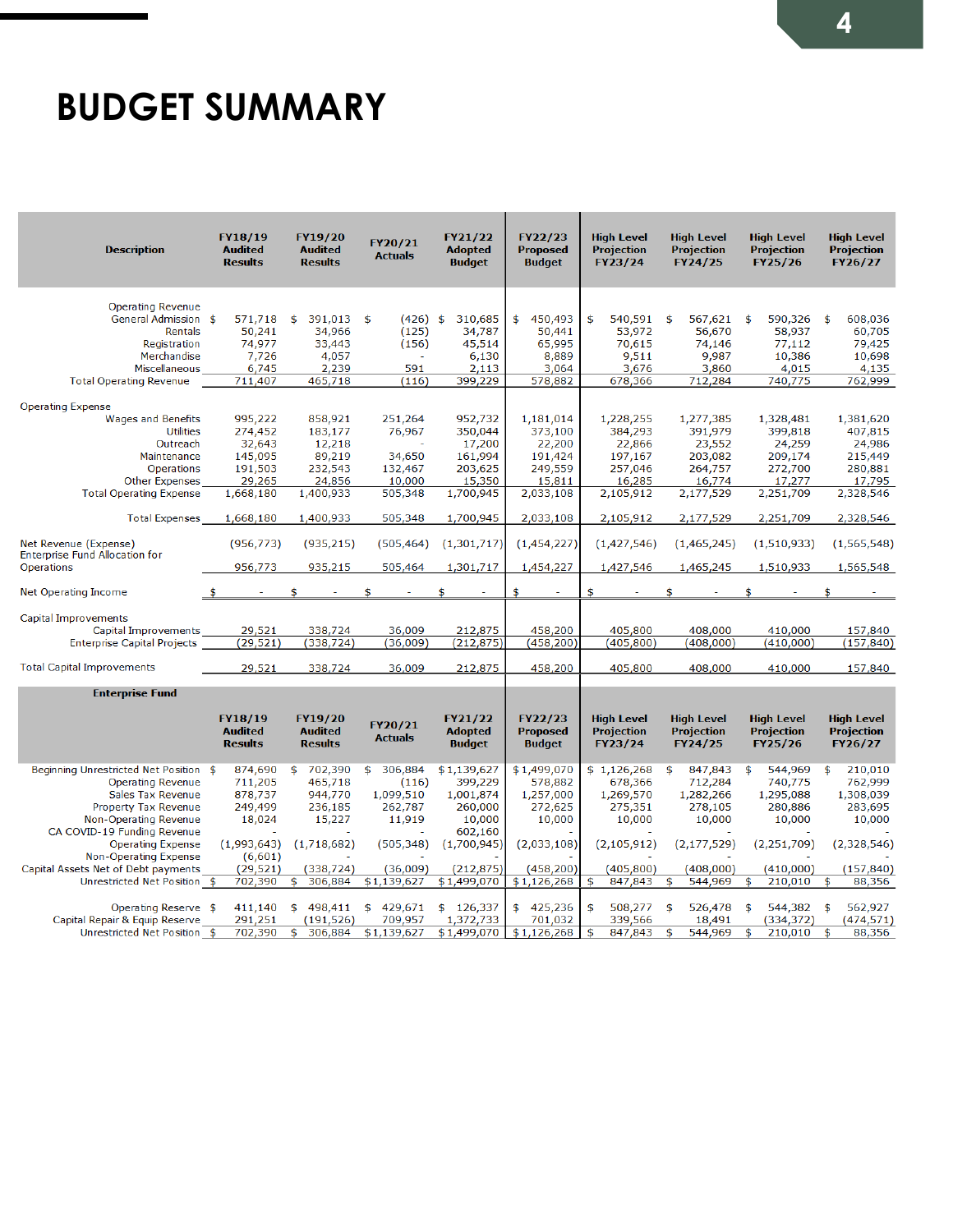## <span id="page-7-0"></span>**OPERATING REVENUES**

## <span id="page-7-1"></span>**General Admissions**

General admission revenue consists of user fees collected through drop-in visits, the sale of memberships and other admissions. With COVID-19 restrictions lifting and both pools now operating with all the features, we are seeing a steady growth in facility attendance. General admissions are expected to bring in \$450,493.

### <span id="page-7-2"></span>**Rentals**

Rental revenue is collected for private rentals of facilities, such as birthday party room rentals or pool rentals by swim teams. The Mendocino Coast Sea Dragons Swim Team, Fort Bragg High School Swim Team, Mendocino High School Swim Team, and Title Waves Swim Team all rent lanes of the Lap Pool during weekday evenings for practice. The Center is also a popular place to have a Birthday Party. Rentals are projected to be \$50,441.

## <span id="page-7-3"></span>**Registrations**

Registration revenue is collected for registered activities, such as enrichment programs or swimming lessons. The Center has found that the community is ready to come back to registered programs. The Center offers as many enrichment programs, such as swim lessons, dance classes, and art classes as staffing allows. Programs fill very quickly once registration is open. Swim lessons have been notorious for filling just minutes after registration opens. Registrations are expected to end the year at \$65,995.

## <span id="page-7-4"></span>**Merchandise**

Merchandise revenue is collected for the sale of retail items such as goggles, ear plugs, towels, and swim caps. Merchandise sales are expected to end the year at \$8,889.

## <span id="page-7-5"></span>**Miscellaneous**

Miscellaneous revenue includes items such as vending machine commissions and other revenue that does not fall into any of the previous categories. Miscellaneous revenues are expected to end the year at \$3,064.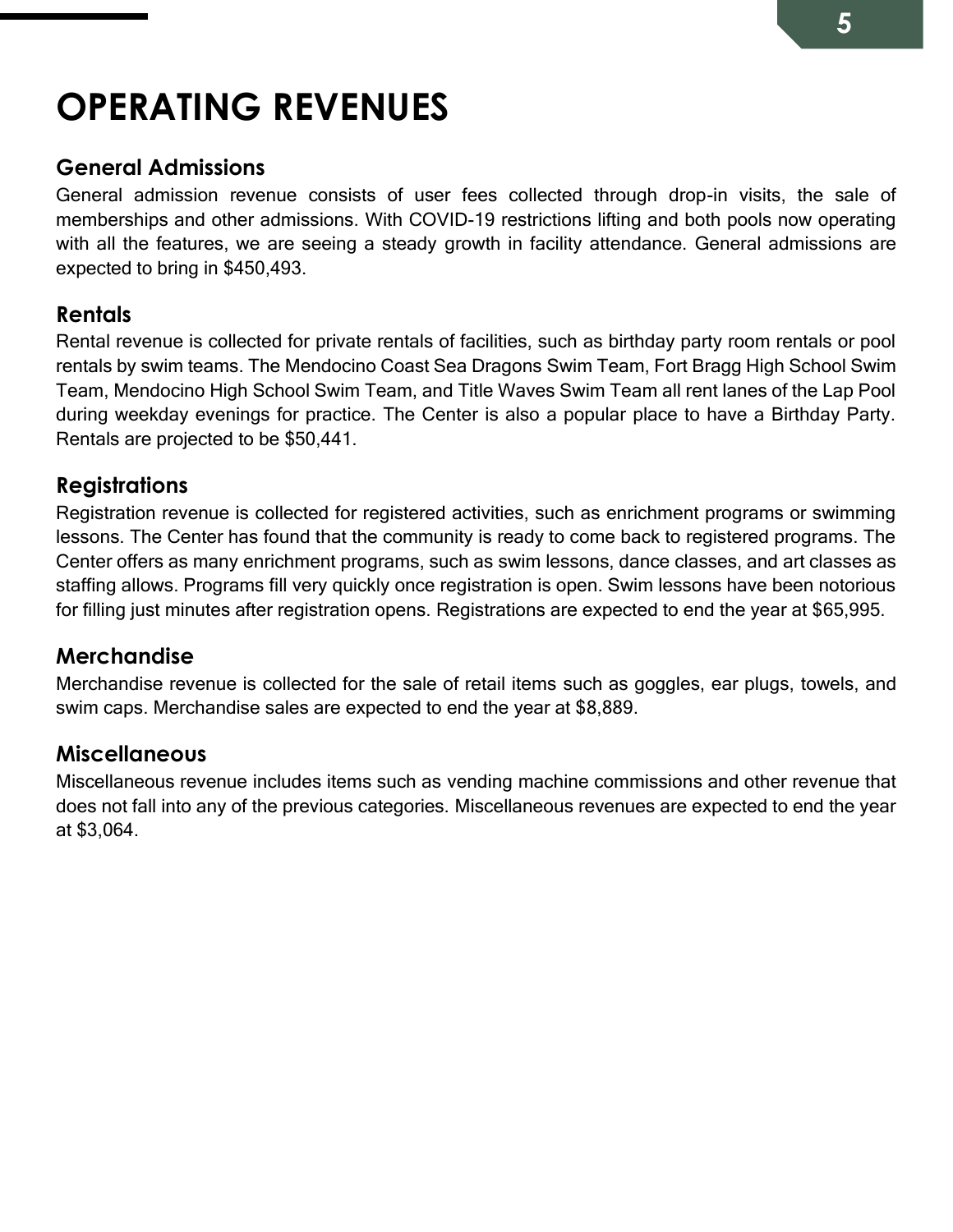## <span id="page-8-0"></span>**OPERATING EXPENSES**

#### <span id="page-8-1"></span>**Wages and Benefits**

Wages and benefits account for the monetary compensation paid to employees, healthcare benefits, workers compensation insurance, state unemployment insurance, state employment training tax, federal insurance contribution act tax (FICA), and federal Medicare tax. The projected FY2022-2023 wages and benefits are \$1,181,014.

MCRPD and CVSCC staff allocate their time following the chart below:

| MCRPD & CVSCC                           | <b>CVSCC FTE</b> | <b>MCRPD</b><br><b>FTE</b> | <b>TOTAL FTE</b> |
|-----------------------------------------|------------------|----------------------------|------------------|
|                                         |                  |                            |                  |
| <b>Wage Limit</b>                       |                  |                            |                  |
| <b>Finance Officer</b>                  | 0.59             | 0.41                       | 1.00             |
| <b>Business Manager</b>                 | 0.50             | 0.50                       | 1.00             |
| <b>District Adminstrator</b>            | 0.51             | 0.49                       | 1.00             |
| Administrative Services Supervisor      | 0.58             | 0.42                       | 1.00             |
| <b>Administrative Assistant</b>         | 1.20             | 0.30                       | 1.50             |
| <b>Administrative Coordinator</b>       | 0.93             | 0.07                       | 1.00             |
| <b>Senior Administrative Assistant</b>  | 0.80             | 0.20                       | 1.00             |
| <b>Fitness Instructor</b>               | 1.05             | 0.05                       | 1.10             |
| <b>Recreation Instructor   &amp; II</b> | 0.50             | 0.50                       | 1.00             |
| <b>Recreation Leader</b>                | 0.02             | 0.88                       | 0.90             |
| <b>Recreation Supervisor</b>            | 0.78             | 0.22                       | 1.00             |
| <b>Head Lifeguard</b>                   | 2.00             | 0.00                       | 2.00             |
| Lifeguard                               | 2.95             | 0.02                       | 2.97             |
| <b>Recreation Coordinator</b>           | 0.68             | 0.32                       | 1.00             |
| <b>Senior Lifeguard</b>                 | 1.00             | 0.00                       | 1.00             |
| <b>Recreation Score/Time Keeper</b>     | 0.00             | 0.20                       | 0.20             |
| <b>Senior Recreation Leader</b>         | 0.00             | 0.53                       | 0.53             |
| Custodian                               | 1.25             | 0.00                       | 1.25             |
| <b>Maintenance Coordinator</b>          | 0.96             | 0.04                       | 1.00             |
| <b>Maintenance Supervisor</b>           | 0.97             | 0.03                       | 1.00             |
| <b>Maintenance Worker</b>               | 1.00             | 0.00                       | 1.00             |
| <b>Fitness Equipment Technician</b>     | 0.02             | 0.00                       | 0.02             |
| Total                                   | 18.29            | 5.18                       | 23.47            |

#### <span id="page-8-2"></span>**Utilities**

Utilities include propane, electricity, water, and sewer service. The proposed FY2022-2023 budget amount for utility expense is expected to be \$373,100. The cost of utilities has in some instances doubled in price. Staff and the City are currently working on minimalizing the cost of utilities.

#### <span id="page-8-3"></span>**Outreach**

Outreach expenditures are for the marketing of the Center, such as advertisements in local publications brochure production, and community sponsorships. The proposed outreach expense for FY2022-2023 is \$22,200.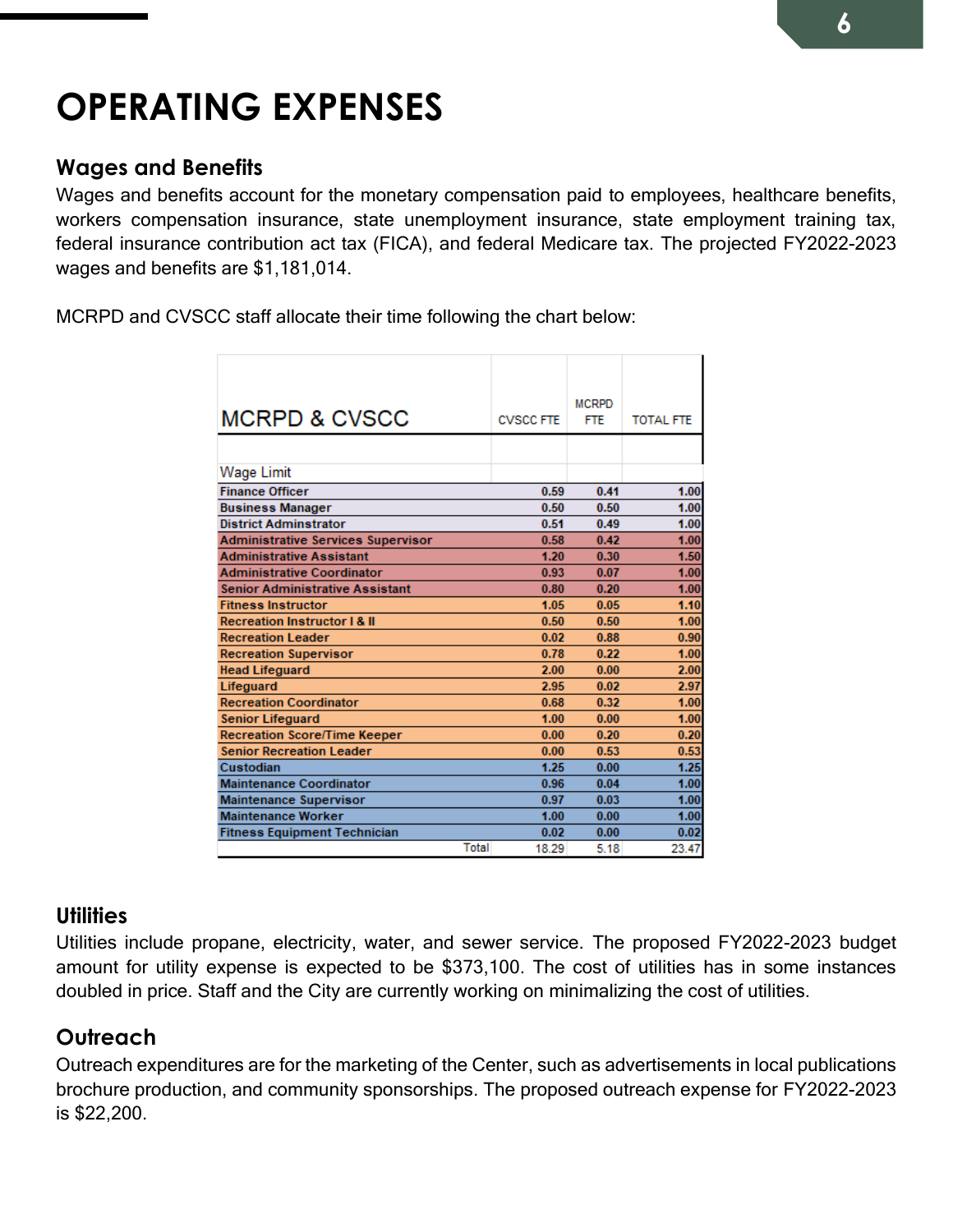#### <span id="page-9-0"></span>**Maintenance**

Maintenance includes pool chemicals, repair parts, grounds keeping, tools, equipment and other maintenance related supplies and services. Like everything else, the cost pool chemicals are increasing substantially as well as other maintenance related costs. The projected maintenance expense for FY2022-2023 is \$191,424.

### <span id="page-9-1"></span>**Operations**

Operations account for professional services, engineering services, bank fees, communications, janitorial supplies, insurance, laundry service, office supplies, permits, postage/shipping, program supplies, recruitment, training, and uniforms. Insurances costs are expected to rise 30% in the next fiscal year. In addition, to increase efficiency and streamline our timekeeping and payroll process, staff is working on outsourcing payroll. Staff is also currently in the process of working with the City of Fort Bragg to secure a local bank which will significantly reduce bank fees and offset the costs of the payroll service. Operation expenses for FY2022-2023 is \$249,599.

### <span id="page-9-2"></span>**Other Expenses**

Other expenses include interest payments, property tax administration, LAFCO, (Local Agency Formation Commission), and COFB administration fee in the amount of \$10,000. For FY2022-2023, the projected amount is \$15,811.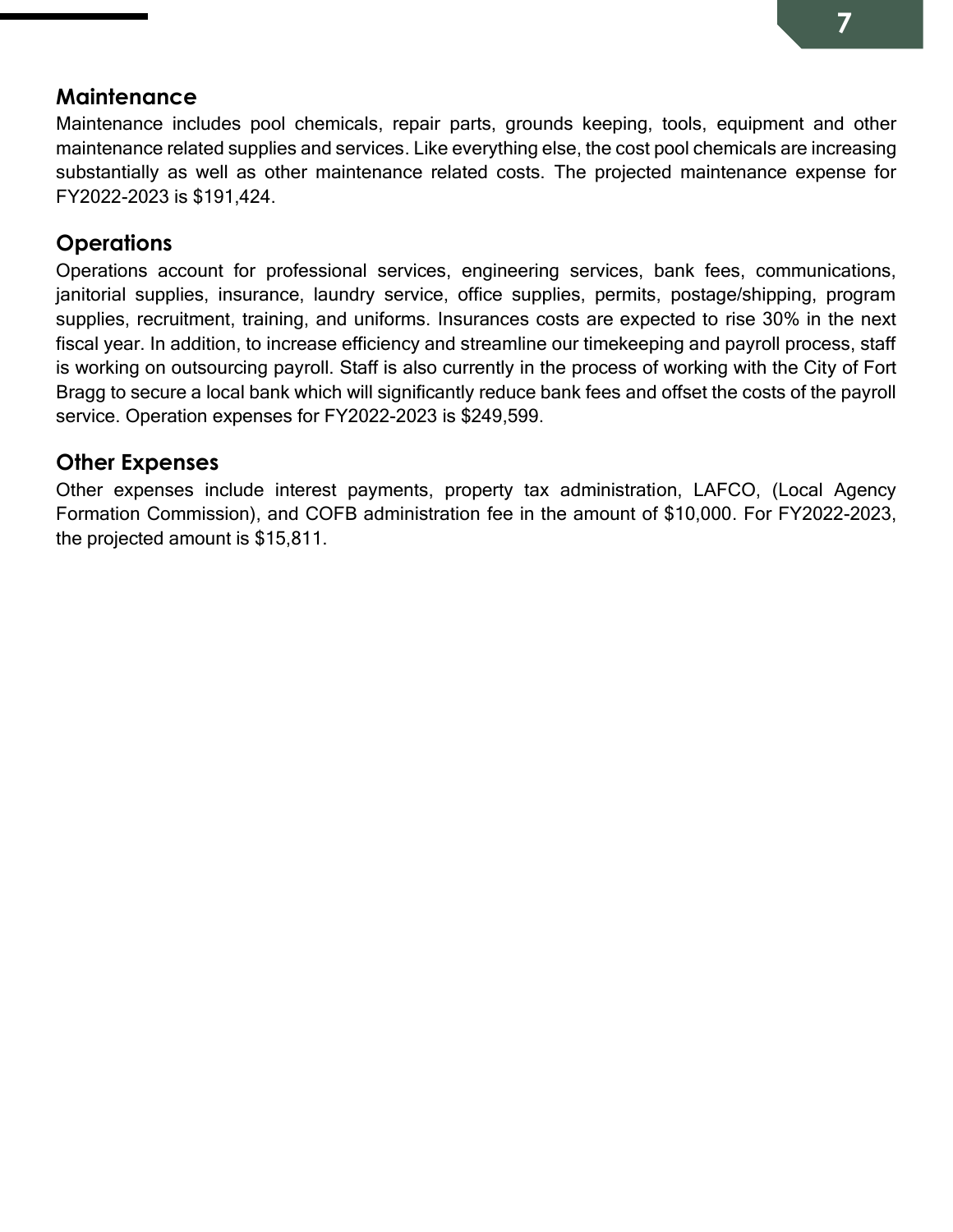## <span id="page-10-0"></span>**CAPITAL IMPROVEMENTS**

The Center currently requires an array of projects to be completed that is expected to cost \$458,200. Listed below are the capital improvements for the FY2022-2023 budget cycle. Following that is the Capital Improvement Schedule through FY2026-2027.

#### <span id="page-10-1"></span>**Domestic Hot Water System**

The domestic hot water system consists of two domestic hot water boilers and a 500-gallon storage tank. Both boilers have reached their life expectancy and the storage tank is also showing signs of corrosion. The steel tank will be replaced with a stainless-steel tank to avoid this problem in the future. The new boilers have an internal combustion chamber that should help combat corrosive issues as well. Both these improvements should provide longevity and efficiency. The domestic boilers are expected to be \$67,500 each and the stainless-steel water tank \$5,000 for a total of \$140,000 to repair the system.

#### <span id="page-10-2"></span>**Facility Flat Roof Repair**

The flat roof of the facility has been having ongoing issues with water beds. Pools of water are collecting under the membrane causing soft spots. Various patch jobs have been done but the location of the leak is unknown and not isolated to one area. The cost is estimated to be \$150,000.

#### <span id="page-10-3"></span>**Women's Locker Room Flooring**

The women's locker room floor has been chipping and losing it nonskid texture. The original floors did not have a moisture barrier. The new flooring that will be installed at the end of February will have a coat of moisture sealant applied as well as a colored textured paint to prevent slips. This should hold up longer than the last floor. The cost is expected to be \$50,000.

#### <span id="page-10-4"></span>**UV System – Leisure and Competition Pool**

The UV Systems are responsible for disinfecting the pool water. The UV bulbs kill any unwanted contaminants that it meets. Both the leisure and competition pool UV systems are original with the building and are much more inefficient that the modern models. The replacement parts are becoming scarce for the aging units and before it becomes impossible to find parts, the units need to be replaced. This project is expected to cost \$100,000.

#### <span id="page-10-5"></span>**VFD Replacement**

There are two Variable Frequency Drives (VFD's). One on the north and one on the south of the facility. One needs to be upgraded. The cost is expected to be \$18,200.

| <b>CV STARR COMMUNITY CENTER CAPITAL IMPROVEMENTS</b> | FY 22-23   | FY 23-24   | FY 24-25   | FY 25-26   | FY 26-27   |
|-------------------------------------------------------|------------|------------|------------|------------|------------|
| FY2022-2023 PROPOSED PROJECTS                         | 458,200.00 |            |            |            |            |
| AIR INTAKE PROJECT                                    |            | 360,000.00 |            |            |            |
| PARKING LOTS SEAL COAT                                |            | 25,000.00  |            |            |            |
| <b>FIRE PROGRAMMER BOX</b>                            |            | 20,800.00  |            |            |            |
| <b>SKYLIGHTS</b>                                      |            |            | 250,000.00 |            |            |
| <b>SUMP PUMP</b>                                      |            |            | 8,000.00   |            |            |
| <b>WATER SLIDE STAIRCASE</b>                          |            |            | 150,000,00 |            |            |
| LEISURE POOL BOILER                                   |            |            |            | 80,000.00  |            |
| <b>COMPETITION POOL BOILER</b>                        |            |            |            | 80,000.00  |            |
| SOLAR SYSTEM CONVERSRION - POOL HEATER                |            |            |            | 250,000,00 |            |
| <b>FRONT DESK MODIFICATION</b>                        |            |            |            |            | 150,000.00 |
| <b>LAUNDRY WASHER</b>                                 |            |            |            |            | 7,840.00   |
| <b>TOTAL</b>                                          | 458.200.00 | 405.800.00 | 408.000.00 | 410.000.00 | 157.840.00 |